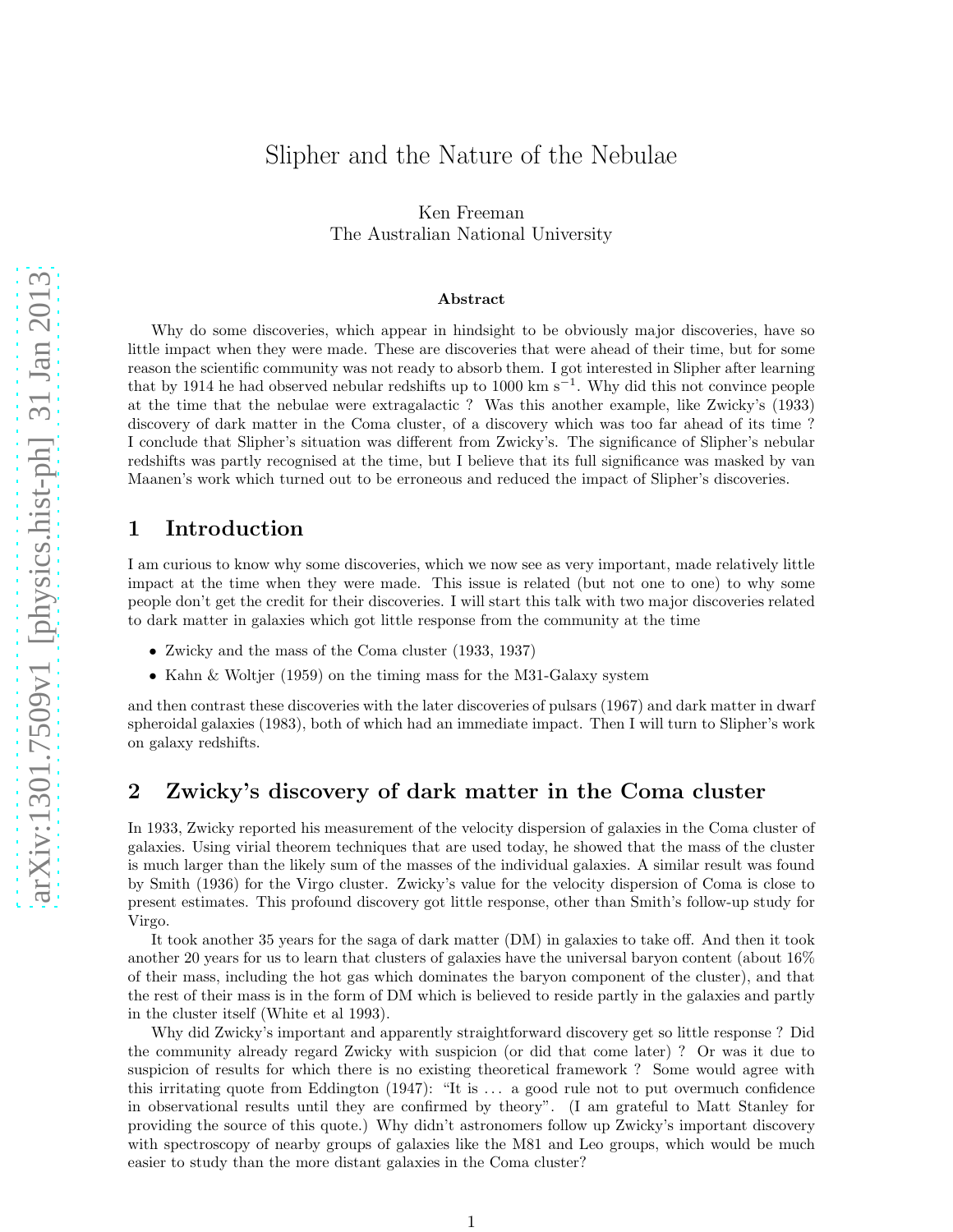Zwicky does now get full credit for his discovery. This is a partial counter-example to Stigler's Law of Eponymy, that no scientific discovery is named after its original discoverer. Big new ideas only tend to catch on when the scientific community is ready for them.

## 3 Kahn & Woltjer (1959)

The Kahn & Woltjer (1959) paper is about the motion of M31 relative to the Milky Way. This is another important paper that did not have the impact it deserved. M31 is about 750 kpc from the Milky Way and approaches the Milky Way at 118 km s−<sup>1</sup> . Kahn & Woltjer noted that the two galaxies are now approaching each other. They assumed that (i) the two galaxies were formed close together, (ii) that their combined mass was sufficient to make them a bound unit, and (iii) that they have performed the larger part of at least one orbit with a period of no more than 15 Gyr. They adopted a radial orbit (which turned out to be very close to the truth) and simple Keplerian dynamics to show that the mass of the (M31–Milky Way) system is about 20 times larger than the likely masses of the stars of the two galaxies. Their distance scale and stellar masses were roughly right. Their estimate of the total mass was >  $2.10^{12}$  M<sub>☉</sub> (present estimates are about  $3.10^{12}$  M<sub>☉</sub>: van der Marel et al. 2012).

Kahn & Woltjer excluded the possibility of intergalactic stars and argued that the extra required matter was in the form of intergalactic ionized gas. Their paper went on to explore the distorting effects of this gas on the Galactic disk. Maybe that was a distraction. I remain surprised that this paper had so little impact. The argument is simple and correct and has survived to the present. Kahn and Woltjer were both very respectable and well-regarded researchers. Their work should have started the dark matter revival in 1959.

My guess is that the situation for the Kahn & Woltjer paper was much as for Zwicky's much earlier paper. There was simply no theoretical framework within which to interpret the observation of such a large total mass for the (M31–Milky Way) system. Their argument is direct and compelling but made almost no impact at the time. Some weak contrary evidence (e.g. Godfredsen 1961) based on virial theorem arguments, that concluded that extra mass was not needed to bind the Local Group, may have provided a welcome escape. I will speculate later that Slipher's work suffered a somewhat parallel situation. His discoveries did not have the impact they deserved in settling the controversy about the nature of the nebulae because of work by van Maanen which convinced much of the community at the time but turned out to be incorrect.

When the dark matter revival came in the 1970s, it was based observationally on the 21-cm rotation curves of spiral galaxies, which showed that they have massive and extended dark halos. This argument was not much more direct than the Kahn & Woltjer argument but it made an impact, even though the evidence for dark matter from rotation curves was not really secure until about 1978 when the high quality 21-cm radio synthesis data became available. The difference was that, by the early 1970s, there was a theoretical framework on the need for dark halos to stabilize disks against bar formation (e.g. Ostriker & Peebles 1973). This framework helped to sustain the quest for dark matter in galaxies through the period of controversy in the 1970s. People appear to be ready to believe observations that fit into some theoretical framework, even if the observations have a sounder basis than the theory. It allows them to come to grips with startling observations, as Eddington pointed out. In this case, the sustaining theory turned out to be only partly relevant. Most disks are now known to have bars, so there is no need to invoke a dark halo to stabilize them. In fact, dark halos are now known to be needed to promote the growth of bars via angular momentum transport.

## 4 Two discoveries that had an immediate impact

The discovery of pulsars in 1968 by Hewish, Bell et al. was unexpected and had an immediate impact. It was followed by a quick stream of papers : after a brief "little green men" interlude<sup>1</sup>, the focus quickly moved to the current spinning neutron star explanation. Why did it get such a quick response ? Probably because the basic theoretical framework was already in place, from Baade & Zwicky (1934) and later theoretical developments: people quickly made the connection.

Another example is the discovery of the high fractions of dark matter in dwarf spheroidal (dSph) galaxies, starting with the work of Faber & Lin (1983) and Aaronson (1983). The arguments were not strong at the time and the discovery came as a surprise, but there was only limited scepticism. Dark

 $1\text{My}\xspace$  recollection from that time is that the discoverers briefly considered the possibility that they had detected a signal from an extraterrestrial civilization, but soon discarded this possibility as further pulsars were discovered.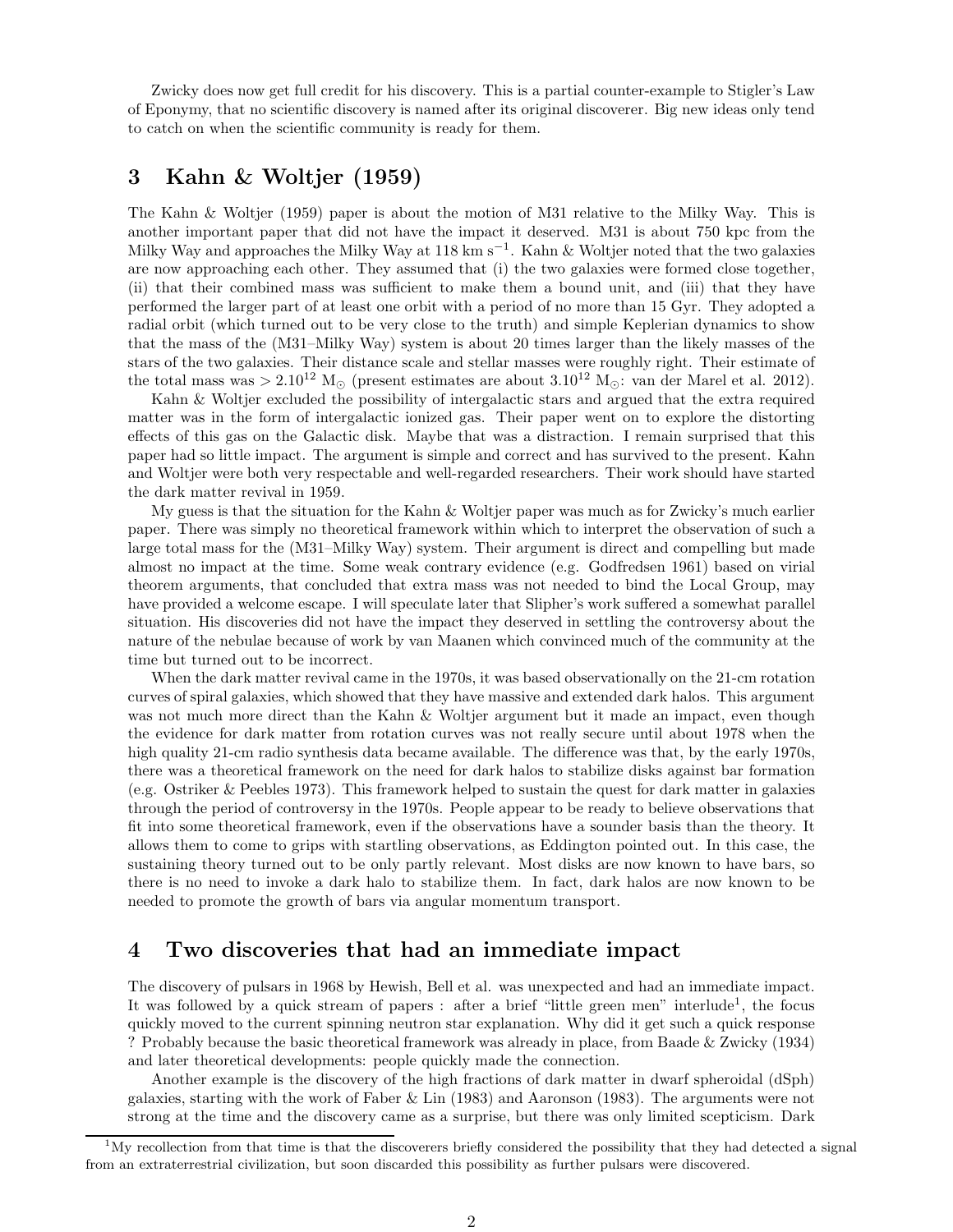matter in dSph galaxies remains a very active field today. Current estimates of their mass-to-light ratios exceed 1000 solar units (e.g. Wilkinson et al. 2006) for some of the faintest dSph galaxies. Why did this discovery get such a quick response ? Probably because the basic observational infrastructure of dark matter in brighter galaxies was already there, plus the theoretical ideas on the role of dark matter in galaxy formation (e.g. White & Rees 1978) .

## 5 Slipher's contribution to nebular spectroscopy

After coming to Lowell Observatory, Slipher developed expertise in spectroscopy. In 1904, he wrote a paper on the Lowell spectrograph, built by the Brashear company for planetary spectroscopy, to go on the 61 cm Clark refractor. Lowell requested Slipher to acquire spectra of nebulae, because Lowell believed that the nebulae may be solar systems in the process of formation. Nebular spectroscopy was a major observational challenge because of their low surface brightness, and Slipher modified the Brashear spectrograph for nebular spectroscopy. His modifications made it possible to acquire spectra of the nebulae and measure their redshifts and detect rotation (see talks by Smith and by Thompson at this meeting).

With the original optics, used for stellar and planetary spectroscopy, the linear dispersion of the spectrograph was about  $11 \text{ Å mm}^{-1}$  corresponding to a resolving power of about 22,000 (this is typical of the spectrographs of the time and is on the low side of high resolution spectroscopy today). After modification for nebular spectroscopy, the linear dispersion of the spectrograph was 140 tenth-meters per mm (140 Å mm<sup>-1</sup>) which is more than adequate to measure nebular velocities and detect their rotation. The nebular exposures were long: 20 to 40 hours.

For about a decade, Slipher provided most of the nebular velocities. He mentions confirmations by Wright (Lick), Wolf (Heidelberg) and Pease (Mt Wilson). Fath (Lick) and others had already acquired nebular spectra but, for technical reasons to do with wavelength calibration, had not measured their radial velocities.

Here are Slipher's most significant papers on nebular spectroscopy:

- the 1913 paper on the radial velocity of M31. This appears to be the first measurement of the radial velocity of a spiral galaxy. Its velocity is about −300 km s<sup>−</sup><sup>1</sup> . Slipher comments: "That the velocity of the first spiral observed should be so high intimates that the spirals as a class have higher velocities than do the stars and that it might not be fruitless to observe some of the more promising spirals for proper motion". (It was the observations of proper motion within spirals, later shown to be incorrect, that may have cost Slipher the credit for discovering the extragalactic nature of the nebulae.)
- in 1914, Slipher published his detection of rotation in the Sombrero galaxy NGC 4594. It has a high surface brightness bulge with a rotational velocity of about 200 km s<sup> $-1$ </sup> and a radial velocity of about  $1000 \text{ km s}^{-1}$ .
- Slipher's 1915 paper gave radial velocities for 15 spirals: 13 are positive and go up to 1100 km s<sup>-1</sup>. The mean velocity is about 400 km s<sup>-1</sup>, about 25 times the average velocity of the Galactic stars.
- by 1917, Slipher had velocities of 25 spirals, all positive except for some Local Group galaxies and M81. The mean velocity of the nebulae was now about 30 times the average velocity of the Galactic stars.

How accurate are Slipher's velocities relative to modern values ? The dispersion of Slipher's velocities about the modern values is 112 km s<sup>-1</sup>, close to his own estimate of the uncertainty.

The velocities of stars were known from the work of Boss, Campbell, Kapteyn and others to increase with spectral type, from about 6 km s<sup>-1</sup> at B to 15 km s<sup>-1</sup> at K and then to 27 km s<sup>-1</sup> for the planetary nebulae (Smith 2008). (This effect is still not entirely understood.) Could the nebulae be Galactic objects, much further up this evolutionary chain ? By 1916 there were already some ideas about obscuring material in the Milky Way. It was long known that the nebulae avoided the Galactic plane, which again favored an interpretation putting them outside the Milky Way. Further support came from observations of extragalactic novae.

Slipher was well aware of the significance of his observations. The velocities of the nebulae are much larger than those of the Galactic stars. He inferred that they lie outside the Milky Way. In his 1917 paper, he wrote:

It has for a long time been suggested that the spiral nebulae are stellar systems seen at great distances. This is the so-called "island universe" theory, which regards our stellar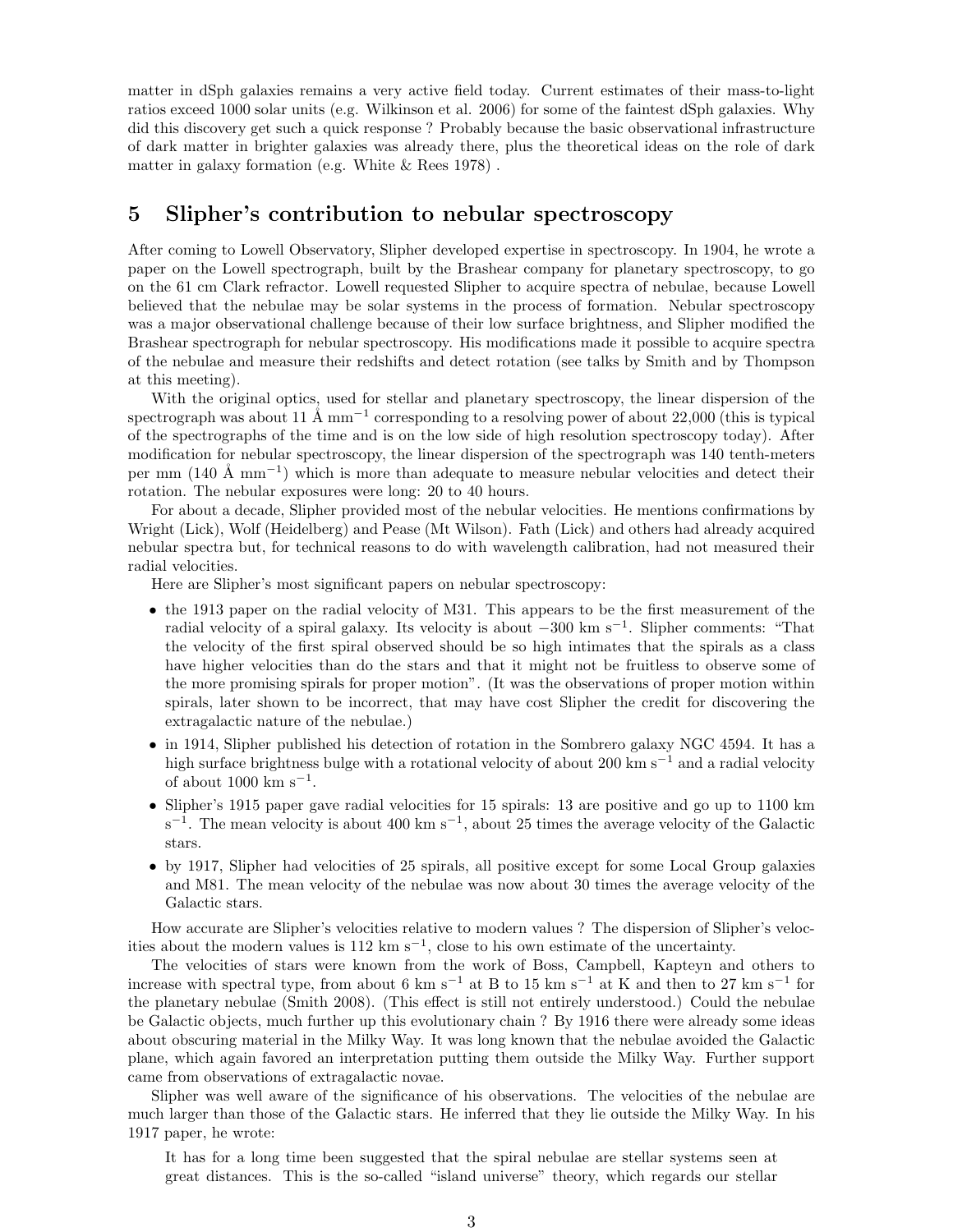system and the Milky Way as a great spiral nebula which we see from within. This theory, it seems to me, gains favor in the present observations.

A letter from Hertzsprung to Slipher in 1914 makes the same point. Hertzsprung wrote:

My . . . congratulations to your beautiful discovery of the great radial velocity of some spiral nebulae. It seems to me, that with this discovery the great question, if the spirals belong to the system of the milky way or not, is answered with great certainty to the end, that they do not.

Although some (like J.H. Reynolds) had their doubts about the data, Slipher had a convincing response, with confirmation of the velocities from others. Slipher's discoveries were well known at the time. Why did they not settle the issue about the nature of the nebulae ?

Van Maanen's work on proper motions in nearby galaxies confused the issue. He was a respected figure and his results were taken seriously: they were not really discredited until about 1935 (see M. Way's paper in this volume). Van Maanen's papers on proper motions began to appear in 1916. His results may have been known to astronomers a year or two earlier, and it seems likely that his work was influencing the thinking at the time when Slipher was assembling his 1915 and 1917 catalogs of nebular velocities.

In the 1920 Shapley-Curtis debate, Shapley argued that the nebulae are just nearby clouds and the universe is one big Galaxy. Curtis argued that the nebulae are galaxies like our own, far outside the Milky Way. In the end, Hubble's 1925 cepheid study on M31 settled the question. I am interested in why the "great debate" ever took place, given Slipher's discoveries. Hale appears to have been the prime mover in setting up this debate (see Smith 2008). van Maanen's work would have been well known to the Mt Wilson astronomers, and it may be that Hale's view of the island universe controversy (and also Shapley's) was unduly influenced by van Maanen's results, in contrast to the view of Curtis from Lick.

There is some similarity of this controversy and the dark matter controversy of the 1970s, but in reverse. The development of the dark matter story was supported by theory which we now believe to be only partly relevant, while Slipher's island universe story was delayed by erroneous observations. Progress is not always linear.

I began preparation of this talk, believing that Slipher's nebular velocities did not have an impact in their time, similar to the lack of impact of Zwicky's discovery of dark matter in the Coma cluster. But that view is not correct: Slipher's situation is not at all comparable with Zwicky's. Slipher's work made an impact at the time, but his problem of recognition came later. I speculate that, without the confusion from van Maanen's incorrect proper motions, the nature of the nebulae would have been clearer. Maybe the Shapley-Curtis debate would not have happened and Slipher would have got the credit for identifying the nebulae as extragalactic, which I think he deserves.

#### 6 Hubble and the discoveries of others

Hubble's name comes up frequently in discussions about the appropriation of discoveries by others (see M. Way's talk at this meeting) and it is interesting to ask why. I am aware of at least four examples involving Hubble:

- 1. At this meeting, we are concerned with the lack of recognition of Slipher's redshift achievements until long after the event. His work did have impact on the community at the time, but later it did not get the recognition it deserved in the context of Hubble's expanding universe.
- 2. The issue with the Hubble redshift-distance law and Lemaître's contribution has been much discussed recently. Lemaître's discovery of the law a few years earlier was not recognized properly. A translation of Lemaître's paper into English omitted an observational section that described what later became known as the Hubble law and included Lemaître's derivation of the Hubble constant. Mario Livio (2011) has argued convincingly that this omission was Lemaître's choice.
- 3. In a recent book (Block & Freeman 2008), David Block and I identified two other incidents involving Hubble and the UK astronomer John Reynolds. The Hubble classification of galaxies was basically invented by Reynolds. Hubble knew about Reynold's work, and their correspondence about galaxy classification around 1919 is in the RAS archives.
- 4. The other Hubble law. The same Reynolds discovered that the surface brightness distribution in elliptical galaxies can be represented by a simple law of the form  $I(R) = I_o(1 + R/a)^{-2}$  where R is the projected radius on the sky and  $a$  is a scale length. This law became known as the Hubble distribution but more recently as the Hubble-Reynolds law.